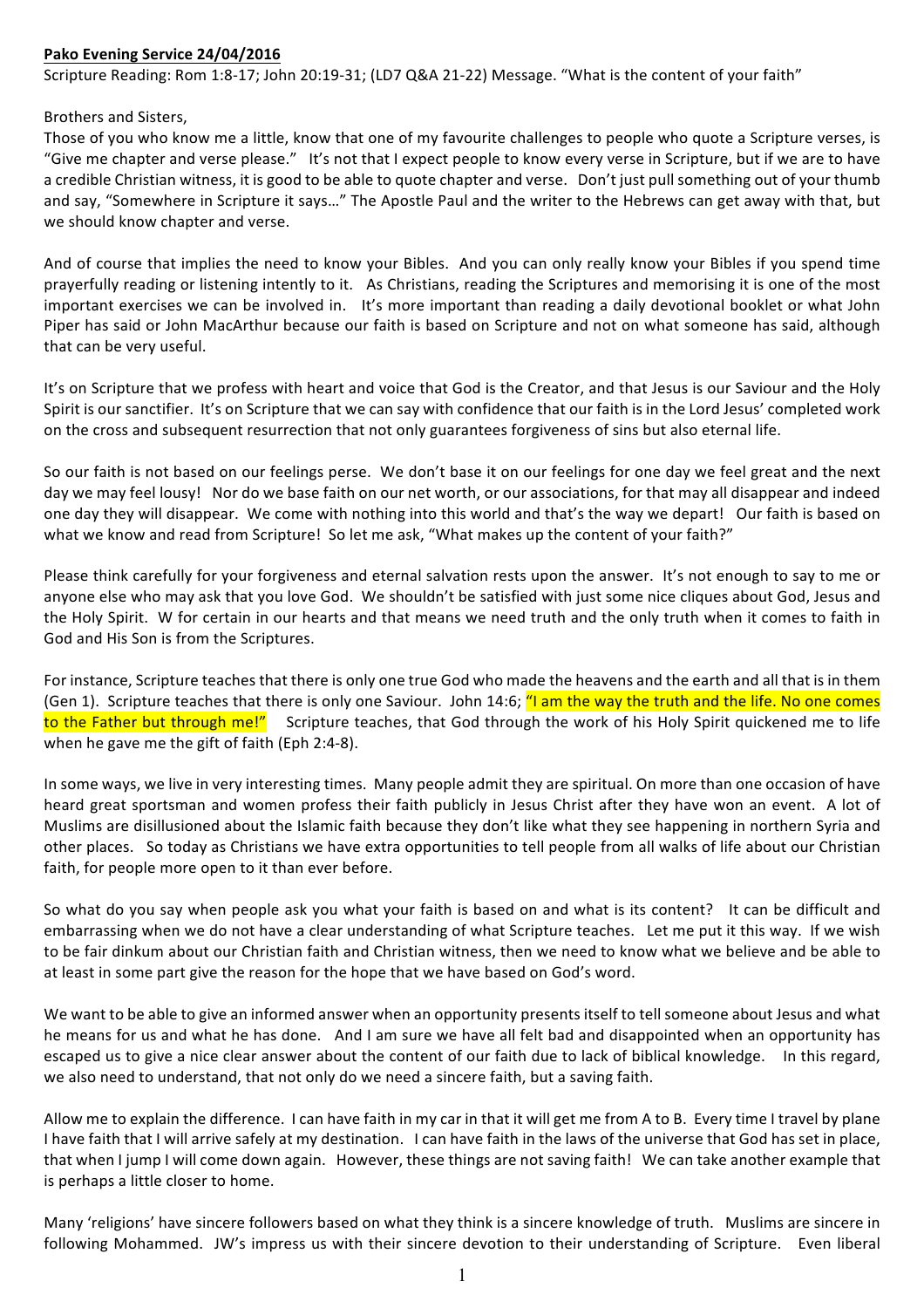theologians are very sincere about their Christian faith yet some no longer believe and accept God as Creator, the virgin birth, the conception by the Spirit, the physical, bodily resurrection, and so on. All of the above are not examples of a saving faith. They do not work or help me with a definitive answer to the most important question, "What will happen to me when I die?" Nor do they give rest or comfort to my soul. True, saving faith is concerned about our eternal salvation and what is it based on.

We know with confidence that when we believe the saving message of the Bible, namely Jesus Christ crucified and risen, we will be saved! That is the crux of the matter. The question that counts with God is not if you believe, but what you believe. It simply not enough to say you believe in God without putting some flesh to that statement. I mention this because even James says, "that even the demons believe and shudder." Bible believing Christians acknowledge that it is only those who believe in Jesus as Saviour and Lord who will be saved to eternal life of glory.

So by faith we believe and embrace the entire Word of God, and agree fully to it, for that is the gospel, the good news for sinners, and that is what we must believe. And we need to handle it with great respect! The Bible doesn't just contain the Word of God, as some theologians would like to have us believe, but it is the Word of God, in its entirety. It is the Good News and that is what we must believe. This is the content of our faith! So do you know what the gospel is?

Hopefully, most of you will say that the gospel is the good news of Jesus Christ. That he died a cruel death on a cross and that he rose victoriously, and that death is now not the end, but the door to eternal life for all those who believe! This is not something that some man has made up or sucked out of his thumb, rather it is revealed in the Bible, the infallible word of God. That is what we believe.

Now many people are not all that happy with this supposedly narrow definition of what we believe. And so they add to it, or even take away from it. Allow me to give some examples. Some churches have added to Scripture by saying what their leaders or past Synods have said is also binding. The JW's are called upon to believe in the interpretations given by Charles Russell. The Mormons have added the writings of Joseph Smith in the book of Mormons. The Christian Science movement follows Mary Baker Eddy and her health teachings. Other churches have added a sprinkle of tradition or man's ability to reason. There are several so called Christian leaders who have now written books saying that science has trumped Scripture in regards to creation vs evolution and so on.

These people don't realize that as soon as you add or take something away from the Bible, it's bound to be faulty, for every man is deceitful and false. We need to realize and remember that we are all tainted with sin, and that even our purest thoughts are not 100% pure. And that is why the writings of Charles Russell, Joseph Smith, Mary Baker Eddy cannot be trusted. And that is why we do not follow them. Nor do we follow and trust in tradition.

The trouble is that our foe the devil is very subtle. He makes what these false leaders say sound attractive. After all - to love is better than to hate. We don't like being reminded that the Bible speaks more about hell than heaven. Congregation the fundamentals of the Christian faith is a personal acceptance and confession that the word of God is 100% truth, without error and is the good news for you.

You need to be able to say, "I believe in God the Father, Creator, I believe in His Son, Jesus Christ, my Saviour, I believe in the Holy Spirit, my sanctifier because that is how the Bible speaks about them! Our faith, my faith rests in God's revealed word. That is my sure hope! And that is why in true Christian churches, the Scriptures are placed above all. It's placed above the minister, above the elders, above Classis, above Synod, yes, even above our traditions. Each one of us must receive and believe the gospel alone, as it is said, "Repent and believe." Our faith should not stand in the wisdom of men, but in the power of God (Mk 1:15; 1 Cor 2:5). And the power and wisdom of God is Jesus and him crucified and risen!

Where will you find that? In God's special revelation, the holy Bible and nowhere else! Yes, our creeds and confessions are very useful, but they are but summaries of what God's word says. So I come back, "Do you read your Bible, the gospel?" Do it! For the word of God is able to bring people to a saving knowledge of Jesus Christ (1 Tim 3:16-17; John  $20:31$ ). So do you read it?

Now please, don't come to me and say we don't need the OT, just give us the NT. That is dangerous, for all of Scripture points to Jesus Christ. God already began to reveal the Gospel in Paradise. The Bible, all of it, is essentially the gospel. That's why when you read the Bible you must expect to meet Jesus for that is who it is about. The Bible, the Gospel is really the history of God's plan to save sinful mankind to eternal life.